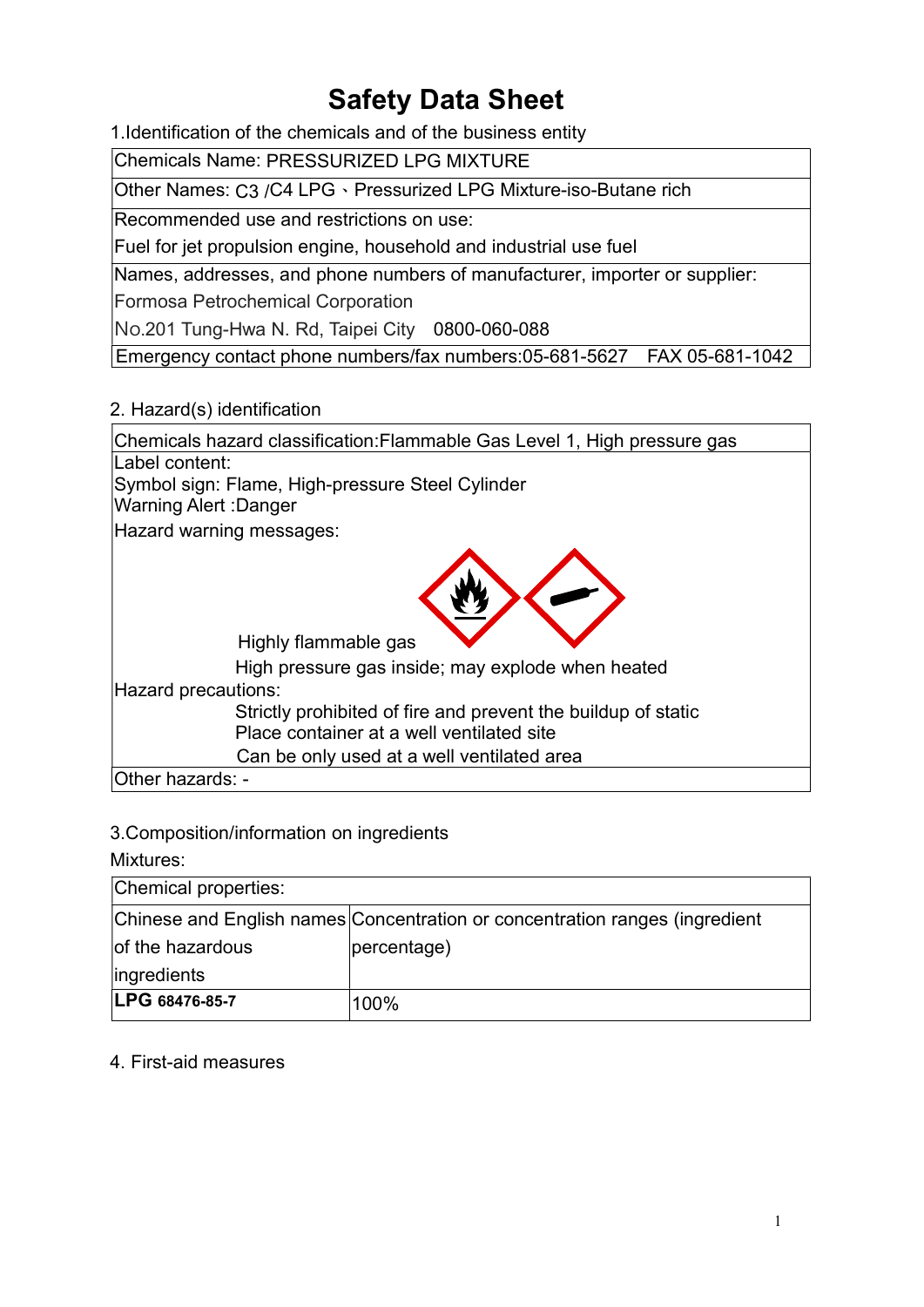First aid methods for different exposure pathways:

Inhalation: Immediately move the victim away from the site, move to a cool. quiet. and well ventilated area. Use a blanket to keep the person warm. If the victim has breathing difficulty or has stopped, immediately give artificial respiration or provide oxygen with an oxygen respirator to prevent the brain lack of oxygen. Also seek medical attention immediately

Skin contact: Flush affected area with lukewarm water (do not use hot water if causing frostbite) . If there is no lukewarm water then wrap the area with a blanket or heavy clothes. Wait until warm and encourage the person to move slowly to enable blood circulation. Seek medical attention immediately if there is anything unusual.

Eye contact: Rinse the eyes immediately with lukewarm water at least for 15 minutes, and continuously hold open the upper and lower eyelids. A sterilized dry swab can be used to gently wrap, and immediately see an ophthalmologist for further first aid.

Ingestion: Not suitable

Most important symptoms and hazardous effects: Irritation, breathing difficulty, vomiting, headache, dizziness etc. Tranquilizer and asphyxiant for the central nervous system. High volatile liquid which will cause frostbite of the eyes and skin with direct contact

Protection for first-aid providers: Move the victim to a safe place to provide safe aid, and take notice if there is any danger of fire causing explosion

Notes to physicians:Oxygen can be considered to use to assist breathing for inhaling toxication

#### 5. Firefighting measures

Suitable fire extinguishing media:Dry chemical powder, carbon dioxide, water spray, foam

Specific hazards regarding firefighting measures:

- (1)If there are any flammable gases at the fire scene, the flowing of the gases should be first stopped before fire-extinguishing.
- (2)The gas can form explosive mixings or re-ignited. If possible allow the fire to burnout
- (3) Separate substances that have not caught fire and protect personnels

(4) Explosion might occur for the containers at the fire scene, use water sprays to cool

down

(5)Fires of storage tanks or gas tank vehicles will cause boiling liquid expansion and vapor explosion. Avoid explosion fragments injury

Specific methods regarding firefighting measure:

 $(1)$  If there is no danger, move the storage containers away from the fire scene or separate from other flammable substances. Cool down the containers with fireextinguishing water until the flames are totally extinguished. Personnels should stay away from the tail end direction of the containers.

(2)Burning of gaseous fires is extremely fast. If there is gas leakage from the container or pipes and have caught on fire, by principle it is not immediately extinguished but should first attempt to cut off or close the gas source (if cannot be cut off, the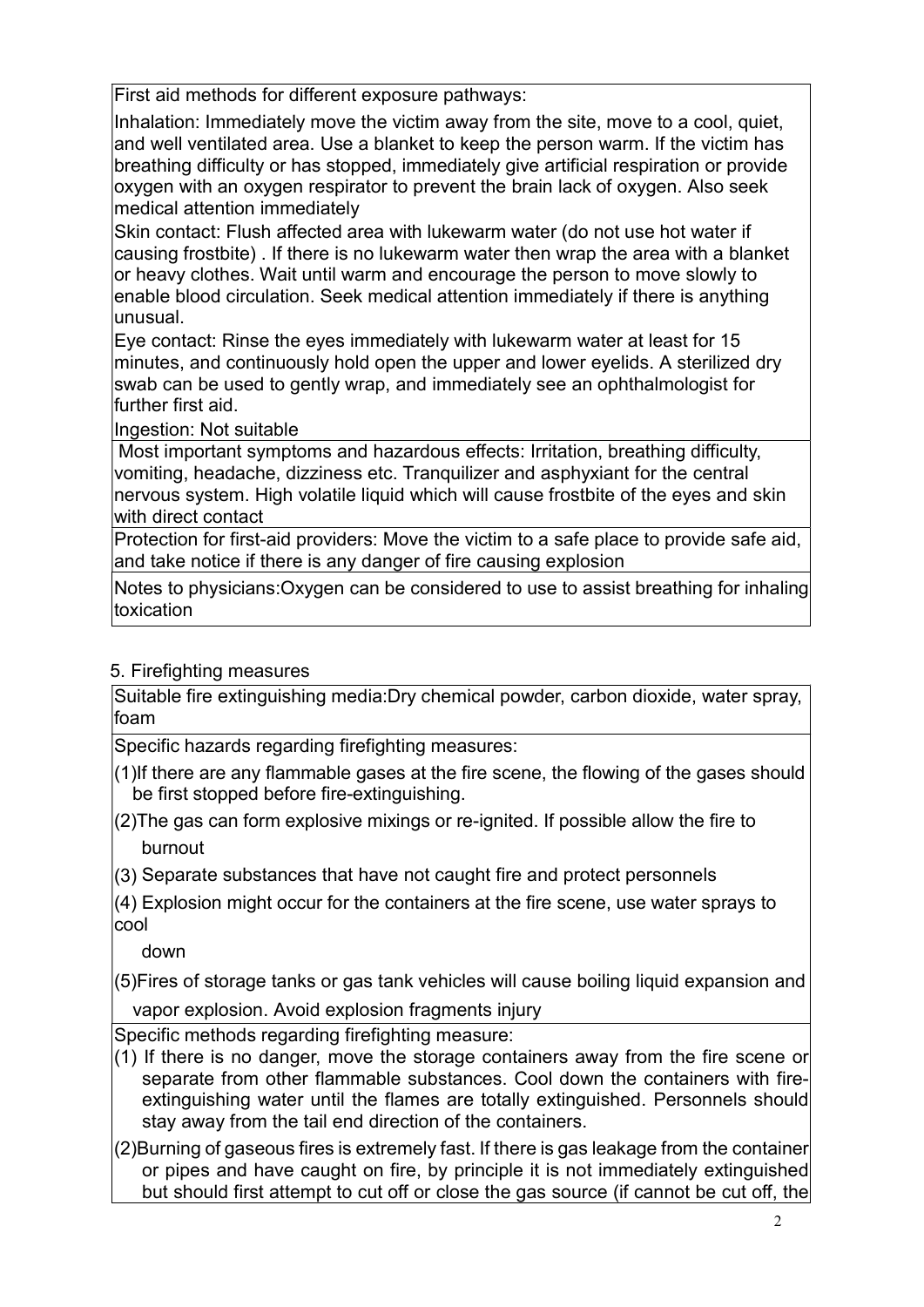burning is kept, but should use fire-extinguishing water to cool down and protect the container itself and nearby equipments) to prevent when the gas cannot be cut off, large amounts of gas shall leak and from a highly ignited gas mixture which can cause even a greater disaster

- $(3)$ Attempt to pump out the gas and liquid within the container, and send it to a safe place
- (4)Use automatic or fixed fire fighting equipment until the flames are totally extinguished
- (5)Use fire-extinguishing water to cool down and protect the container itself and nearby equipments
- (6)Separate the controlled area, control the entering of personnel
- (7)If the safety valve is discovered of sounding the alert siren or the storage tank changes color, rescuers should immediately evacuate with a radius more than 800 meters

(8)Fire fighters should wear overall air respirator equipment under high toxic gas concentrations

Special protective equipment and precautions for firefighters:

Fire fighters must be equipped with one-piece chemical protection clothing, air respirator device (addition of an anti-flash aluminum coat when necessary)

## 6. Accidental release measures

Personal precautions: (1) Restrict personnels approaching near the area when the contaminated area is not completely cleaned (2) Make sure the personnels in charge of the cleaning were trained (3) Appropriate personal protection equipment must be worn to enter the leakage area. If there is liquid inside the equipment do not directly touch the leakage liquid as it can cause frost-bite

Environmental precautions:

- (1) Ventilate and change air of the leakage area
- (2) Remove all ignition sources
- (3)If safe conditions are allowed, attempt to stop the leakage

(4)Use water fog or water spray to reduce vapor amount

Methods for cleaning up:

(1)Remove all ignition sources

- (2)Seal the contaminated area, evacuate nearby personnel
- (3)Water spray the area to reduce the vapor concentration within the air
- (4)During a leakage rescuers must wear positive pressure type overall self-carrying respiratory protective device. Other personnel immediately leave the site
- (5) Fire is strictly prohibited of areas nearby the disaster area
- (6)Conduct efficient ventilation at the leakage area, stop the leakage gas source,

take aware of the igniting concentration

## 7. Handling and storage

Handling:

(1) PRESSURIZED LPG MIXTURE is a flammable gas and obtained from pressurization. Engineering control and protection equipment are required. Work personnel should be appropriately trained and informed the hazard and safe using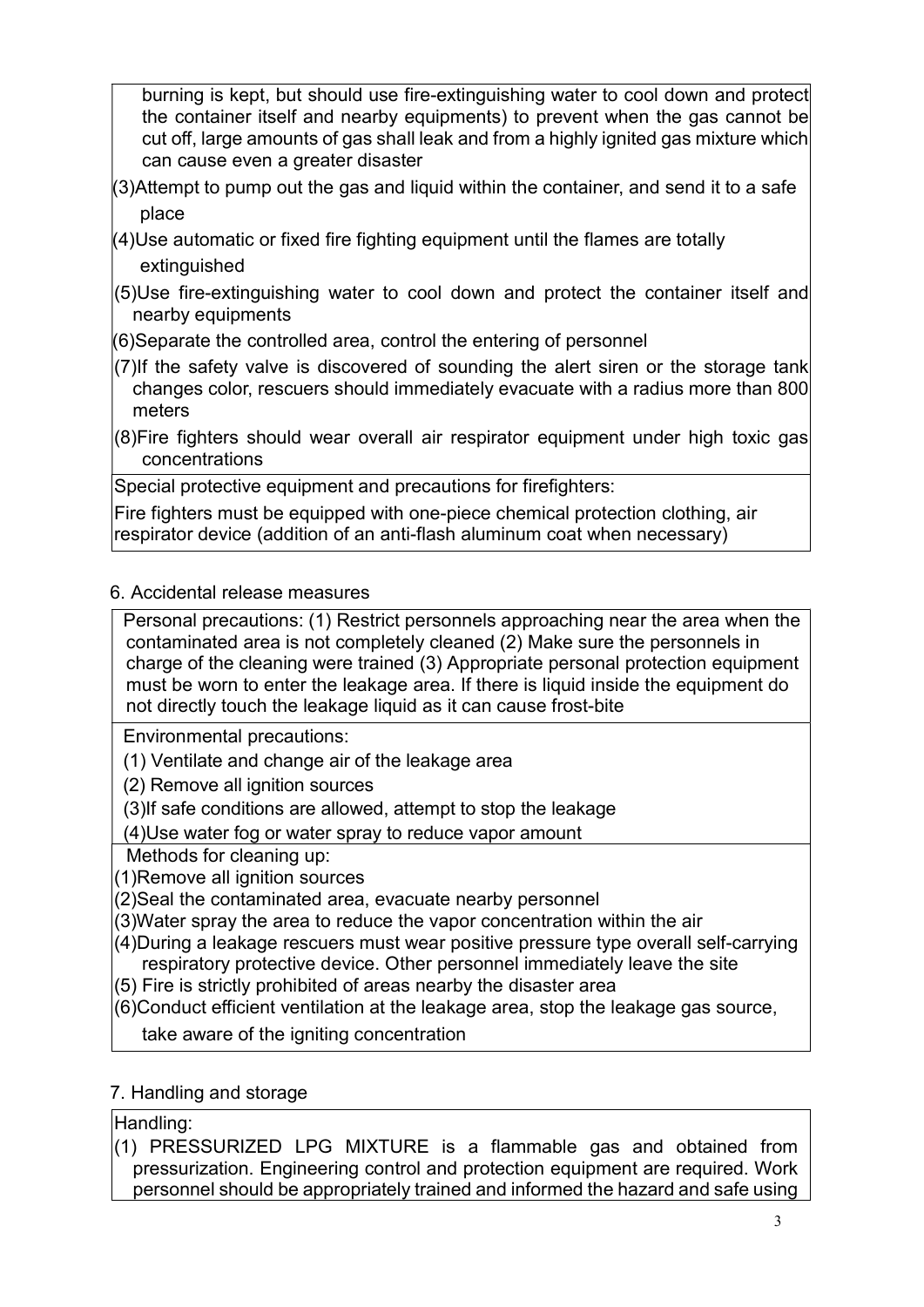methods

- (2)Extinguish all ignition sources (such as sparks, flames, hot surfaces) and keep away from heat and welding operation
- (3)Transfer operations, steel-cylinders and containers should be grounded and conented with the same electrical potential
- (4)Smoking is prohibited
- (5)Remove any other flammable substances within the operation area
- (6) Avoid releasing gases into the air of the working area
- (7) Do not use with incompatible substances
- (8)For large disposal and storage, use ventilate equipment that does not create sparks, approved explosive protection equipment, and safe electric control systems
- (9)Install leakage detection and alarm devices and appropriate auto fireextinguishing systems
- (10)Operate with a minimal amount under a well ventilated area, wear selfprotective equipment and separate from the operating area
- (11)The steel-cylinder should be vertically placed on the ground and mounted to a wall or a pillar. Avoid grabbing, covering, and holding up the steel cylinder.
- (12) Use a suitable pressure adjustment valve.
- $(13)$ A check valve should be installed when using the steel cylinder, avoid gases reverse-entering the steel cylinder.
- (14)Maintain the cleanness of the steel cylinder valve, uncontaminated (water or oil). Carefully and slowly release the pressure when opening to avoid valve damage.
- (15)Inspect all new steel cylinders to see if the labels are clear and if there is any damage
- (16)The steel cylinder should be clearly labeled and prevented from damage. The valve should be opened only when in use
- $(17)$ Move only with a special purpose trolley or hand trolley. Avoid operating with oily hands and collisions between the cylinders
- (18) Avoid grabbing, covering, and holding up the steel cylinder.
- (19)The storage area should be clearly labeled with no obstacles and only authorized or trained people may enter

#### Storage:

- (1)Protect the containers and pipes from collisions or damage; keep away from flammable substances
- (2)Keep storage within qualified safe containers
- (3)Storage at a cool, dry, and well ventilated site. Avoid direct sunlight, outdoor ball shaped storage tanks. Install a water spray cooling down system
- (4)Keep away from strong oxidants, heat, and ignition sources
- (5)Inspect the containers with a regular basis. Immediately repair if there are serious corrosion or leakage
- (6)The storage area should be clearly labeled with no obstacles and only authorized or trained people may enter
- $(7)$ Inspect all new steel cylinders to see if the labels are clear and if there is any damage
- (8)Keep away from heat sources, ignition sources, and incompatible substances
- (9)Protect the surface of the steel cylinder from corrosion
- (10)Empty steel cylinders should be separately stored and labeled
- (11)PRESSURIZED LPG MIXTURE is heavier than gas and will accumulate at lowlying areas. Storage must be kept higher than ground level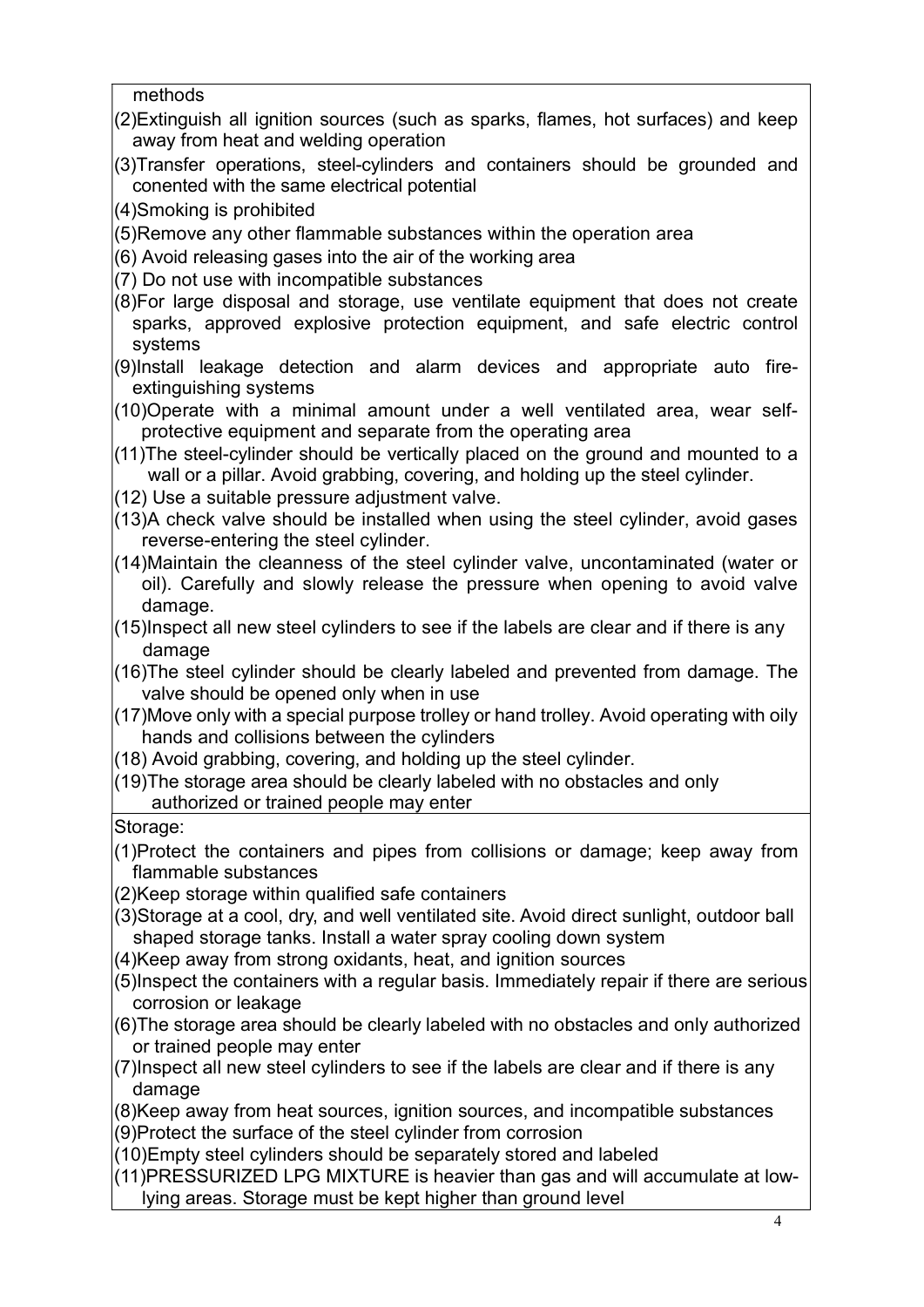(12)Keep storage within storage tanks, closets, buildings, and rooms suitable for flammable substances

(13)Must be equipped with fire-fighting and emergency handling equipment which can be used at any time

#### 8. Exposure controls/personal protection

Engineering control:

- 1. Partial gas exhaustion or overall air change equipment
- 2. Use a non-spark, grounded explosion protective ventilated system and separate from other ventilation systems
- 3. Directly connect the gas exhaust outlet to the outside and adopt necessary measures for environmental protection
- 4. Offer sufficient fresh air to replace the drawn out exhausted gas

| Control parameters:                                                   |                                                                 |                                 |                                                         |  |
|-----------------------------------------------------------------------|-----------------------------------------------------------------|---------------------------------|---------------------------------------------------------|--|
| Average allowable<br>concentration in<br>eight-hour day<br><b>TWA</b> | average allowable<br>short-term<br>concentration<br><b>STEL</b> | concentration<br><b>CEILING</b> | maximum allowable Biological indicators <br><b>BEIs</b> |  |
| <b>PROPANE</b>                                                        | 1000ppm (1800 mg)<br>$/m3$ )                                    | 1000ppm (1800 mg)<br>/m3)       | No data available                                       |  |
| <b>BUTANE</b>                                                         | 800ppm (1900 mg)<br>$/m^3$ )                                    | 1000ppm (2375 mg)<br>$/m3$ )    | No data available                                       |  |
| PROPYLENE                                                             | lNo data available                                              | No data available               | No data available                                       |  |
| PRESSURIZED                                                           | 1000ppm (1800 mg)                                               | 1000ppm (1800 mg)               |                                                         |  |
| <b>LPG MIXTURE</b>                                                    | $/m3$ )                                                         | $/m3$ )                         | No data available                                       |  |
| $\mathsf{D}$ iological indicatore:                                    |                                                                 |                                 |                                                         |  |

Biological indicators: -

Individual safety Equipment:

Respiratory protection:

- 1. 1000 ppm and below: Air-supplying respiratory protection equipment or overall air respirator (self-carrying type respiratory protective device)
- 2.For unknown concentrations or above 1000ppm: : Positive pressure, overall air respirator (self-carrying type respiratory protective device) or overall oxygensupplying respiratory protection equipment with the aid of a positive pressure air respirator (self-carrying type respiratory protective device)

Hand protection: Insulation gloves suitable at low temperatures, gloves with responder materials

Eye protection: Chemical safety goggles, face protection mask, eye wash equipment

Skin and body protection: (1) Long sleeve clothes, long pants (covering the working boots or wrapping the shoes) suitable at low temperatures (2) Body rinse and eye wash equipment are required at the working area

Health measures:

- $(1)$  Qualified protective equipment should be used, and check if there are any damage and change new ones on a daily basis
- (2) Do not wear contact lenses, take notice of personal health. Working clothes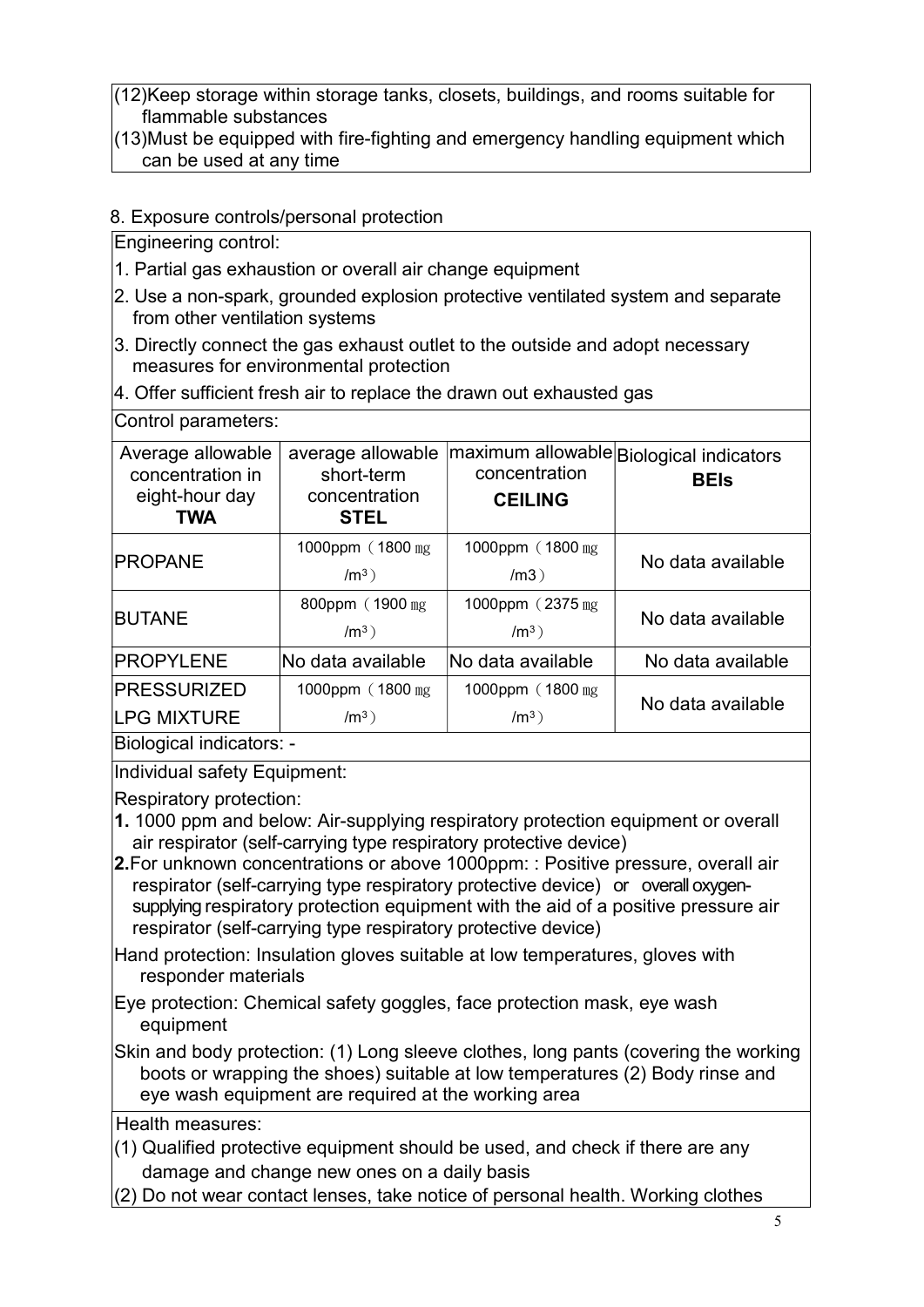should be taken off and cleaned after work.

- (3)Wash the hands and face with soap and clean water before eating. Sleeping and eating at the work site is prohibited
- $(4)$  Take health examinations on a regular basis

9. Physical and chemical properties:

| Appearance: Colorless, pressured gas                                            | Odor: Household stinking additive, similar<br>to the smell of mercaptan from a preserved<br>egg |
|---------------------------------------------------------------------------------|-------------------------------------------------------------------------------------------------|
| Smell threshold: 1 $ppm$ (Detectable)                                           | Melting point: -45.6 $^{\circ}\textrm{C}$                                                       |
| $ pH$ :                                                                         | Boiling point/boiling point range: -40℃~-<br>$ {\bf 0.5\degree C}$                              |
| Flammability (solid, gas): $-$                                                  | Flash point: -100°C                                                                             |
| Decomposition temperature: -                                                    | Test method: Closed cup                                                                         |
| Auto-ignition temperature:405 $\sim$ 549 $^\circ$ C<br>$(761\sim1120^{\circ}F)$ | Explosion limit: $1.8 \%$ - $9.0$<br>% $(v/v)$                                                  |
| Vapor pressure: $17{\sim}127$ psig (60°F)                                       | Vapor density: $1.50 - 2.01$ (air=1)                                                            |
| Density: $: 0.50 - 0.58$ (water=1)                                              | Solubility: immiscible with water                                                               |
| Partition coefficient (n-octanol/water,<br>$logKow$ : $2.36$                    | Vaporization speed: -                                                                           |

## 10. Stability and reactivity

Stability: Stable under normal conditions

Possible hazardous reactions under specific conditions:1. Strong oxidants (such as peroxides, chlorine, and fluorine) increase the danger of fires and explosions

Conditions to avoid: Avoid heat, strictly prohibit fire and buildup of static, seclude all kinds of ignition sources

Materials to avoid:Strong oxidants, NICKEL CARBONYL, and OXYGEN

Hazardous decomposition products: Will release toxic carbon oxides through thermal degradation, such as: carbon monoxide

## 11. Toxicological information

Routes of exposure: Skin, inhalation, eyes

Symptoms:

Dizziness, acceleration in breathing and heart beat, discordant of the muscles, low mood, fatigue, breathing unevenly, nausea, vomiting, prostration, loss of consciousness, convulsions, asphyxia, frostbite or chilblains

Acute toxicity:

Skin: (1) The gas has no effect to the skin (2) The liquid may cause frostbite or chilblains

Inhalation: (1) Not toxic below 1,000 ppm. No symptoms occur for short exposures of 10,000 ppm (2) For gas concentration of 19,000 ppm and exposed for several minutes will cause asphyxia (3) High concentrations will drive away oxygen to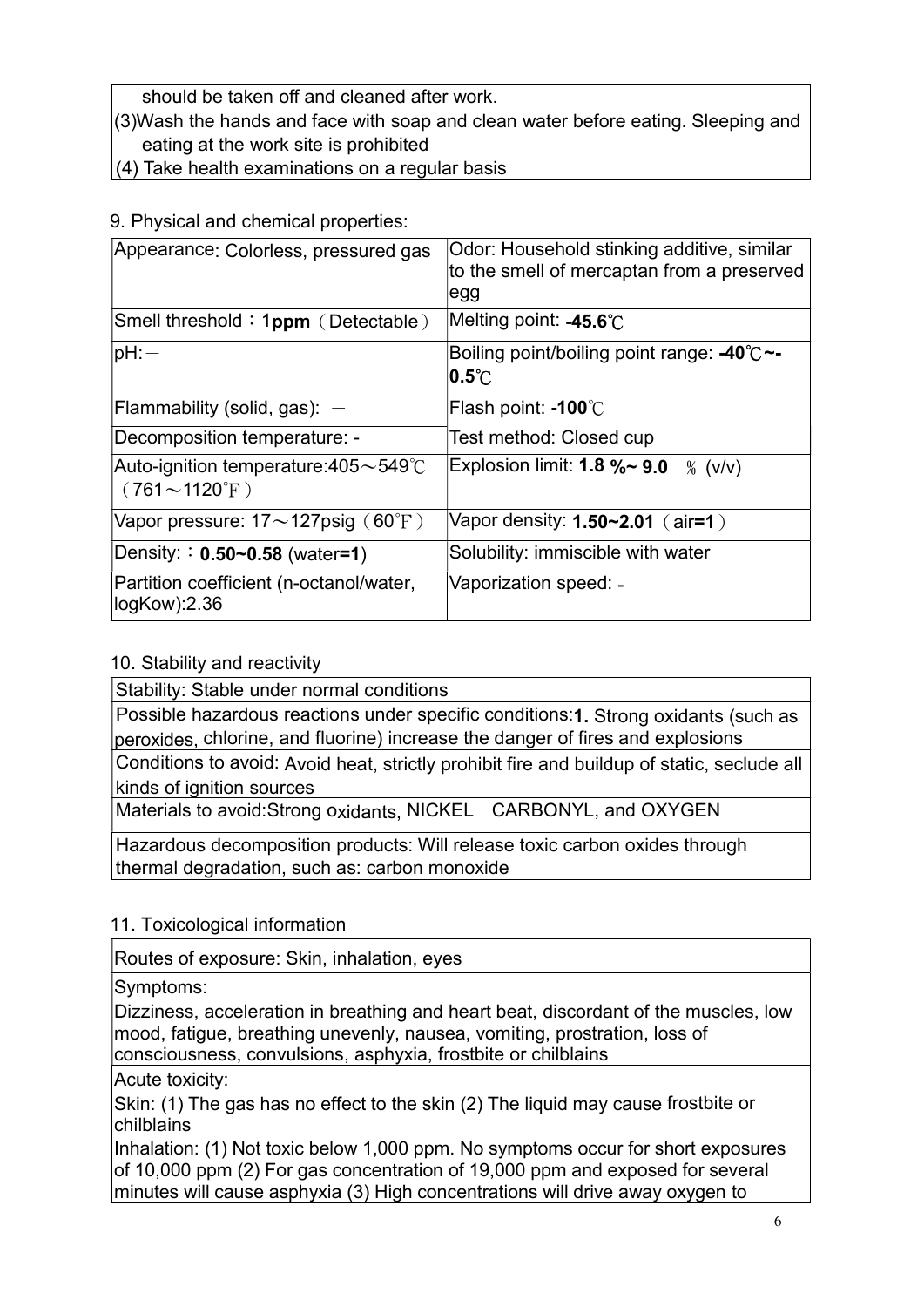cause suffocation (4) The concentration of oxygen in the air may not be less than 18%. Symptoms of lack in oxygen are:  $12{\sim}16\%$ : Breathing and heart beat acceleration, discordant of the muscles;  $10~14\%$ : Low mood, fatigue, unevenly breathing; 6~10%: nausea, vomiting, prostration, loss of consciousness; less than  $6\%$ : convulsions, asphyxia, and death

Eye: (1) The gas will not cause irritation to the eye (2) The liquid may cause frostbite or chilblains

**LD50(animal test, absorption path):** 

**LC50**(animal test, absorption path):  $658gm/m<sup>3</sup>/4hr$  (rats, inhalation)

Chronic toxicity or long-term toxicity:

1. There are no reports of long-term exposure effects or causing of cancer

12. Ecological information:

Eco-toxicity:

 $LC50$  (Fish) :  $-$ 

**EC50** (Water invertebrates) :  $-$ 

Bioconcentration Factor (BCF) :  $-$ 

Persistence and degradability:

1. More than 20 microorganisms were found in the samples from the lake and soil. Within 24 hours, propane was decomposed into methyl ketone, acetone and alcohols

2.The main distribution method is by vaporization when released into the water

3. When released into the atmosphere, will react with the free radicals of oxyhydrogen and nitrogen oxides

Half-life (air): -Half-life (surface water): -Half-life (ground water): -Half-life (soil): -

Bioaccumulative potential:

Mobility in soil:

Main mobility is by vaporization when released into the soil

Other negative effects: -

## 13. Disposal considerations

1. Allow the gas to safely scatter in the air or use as fuel

## 14. Transport information

U.N. number:1075

U.N. shipping name: LPG

Shipping hazardous classification: Flammable Gases of class 2.1

Type of packaging: -

Marine pollutant (yes  $/$  no): no

Specific transport measures and precautionary conditions: -